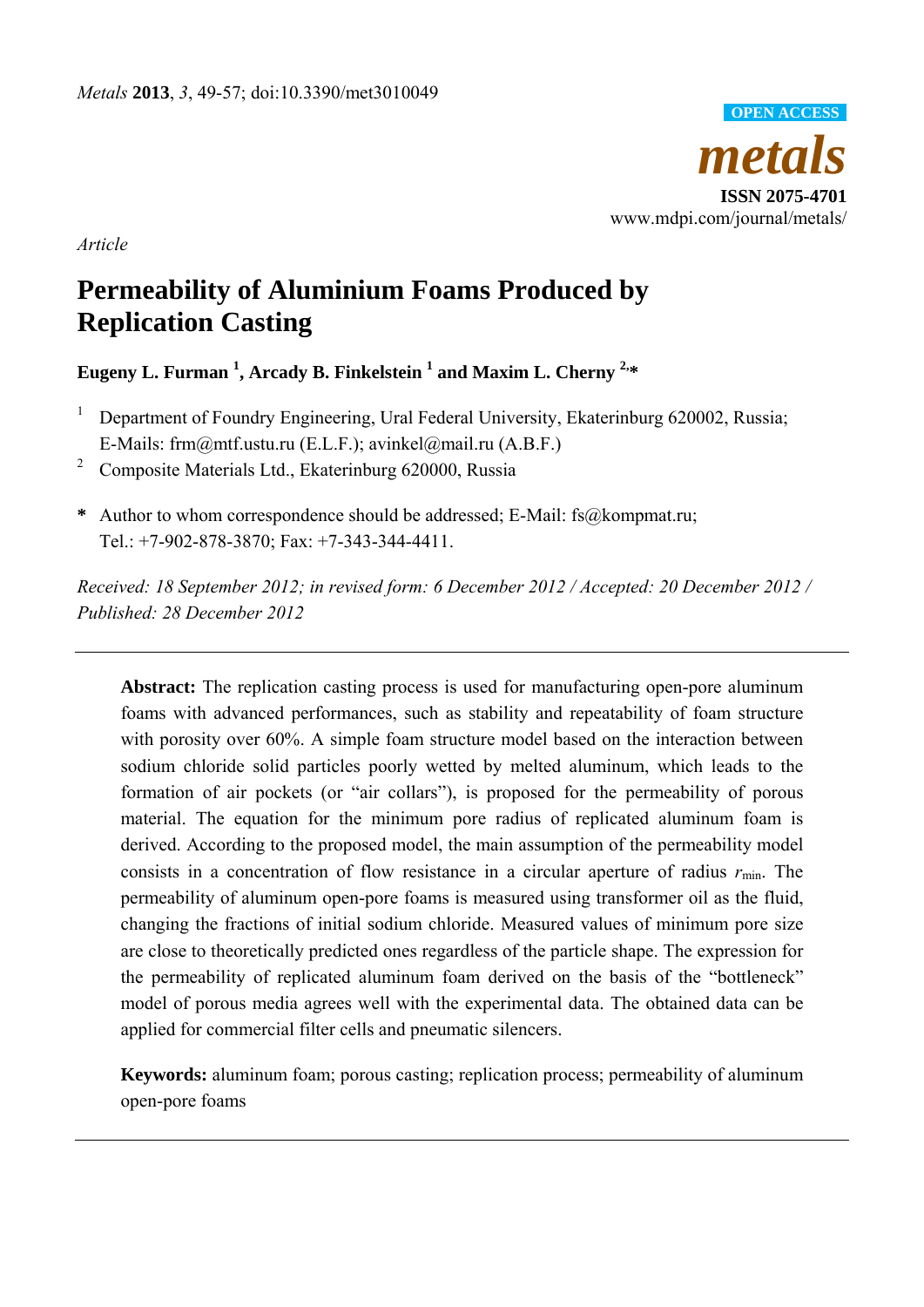### **1. Introduction**

Open-pore metal sponges offer a wide range of possible applications, such as heat-exchangers, fuel cells, filtering processes, *etc*. Accordingly, many state-of-the-art technologies are used for obtaining such permeable materials [1,2].

Replication casting can provide the advanced performances such as stability and repeatability of foam structure. Briefly, the process can be described by the following steps. The porous bed of preheated NaCl particles is infiltrated with molten metal. The resulting composite after solidification can be shaped into the desirable form, and then salt is subsequently removed by dissolution in water. Infiltration can be actuated by vacuum suction [3] or under high gas pressure [4]. Sodium chloride can be preheated either in the mold before the infiltration [4], or separately [5].

A similar technology was applied commercially by Composite Materials Ltd. (Ekaterinburg, Russia). Here, granular sodium chloride is preheated in a special furnace and is then cast into the mold. Molten aluminum infiltrates the salt bed by vacuum suction. The technology reduces production costs significantly and facilitates the manufacture of a variety of porous cast aluminum items, mainly filter cells and pneumatic silencers.

The main characteristic that determines the dimensions and features (wall thickness, surface area) of porous casting is permeability *K* in an integrated form of Darcy's law:

$$
Q = \frac{K \cdot \Delta P \cdot F}{\mu \cdot l} \tag{1}
$$

where  $Q$  (m<sup>3</sup>/s) is an average volumetric flow rate through the porous medium,  $\Delta P$  is the pressure drop experienced by a fluid of dynamic viscosity μ traversing through the porous medium, *l* is the thickness of the porous medium along the direction of fluid flow,  $F$  is the average cross-section area  $(m<sup>2</sup>)$  of the porous medium perpendicularly to the direction of fluid flow.

The permeability *K* is determined by porous medium structure, which is the result of capillary interaction between molten metal and solid salt granules.

### **2. Theory**

Let us assume that NaCl granules are of spherical shape with the uniform radius *R*. Consequently poor wettability of NaCl by molten aluminum at the contact between nearest NaCl granules leads to the formation of air pockets or "air collars" (Figure 1).

After solidification of the metal and dissolution of NaCl, the porous medium consists of cavities, shaped by parent NaCl granules connected through the air collars (Figure 2). Thereby, the replicated metal foam structure is described by two defined pore sizes: the maximum is equal to 2*R* and the minimum is equal to  $2r_{\min}$  where  $r_{\min}$  is the internal radius of an air collar (see Figure 1).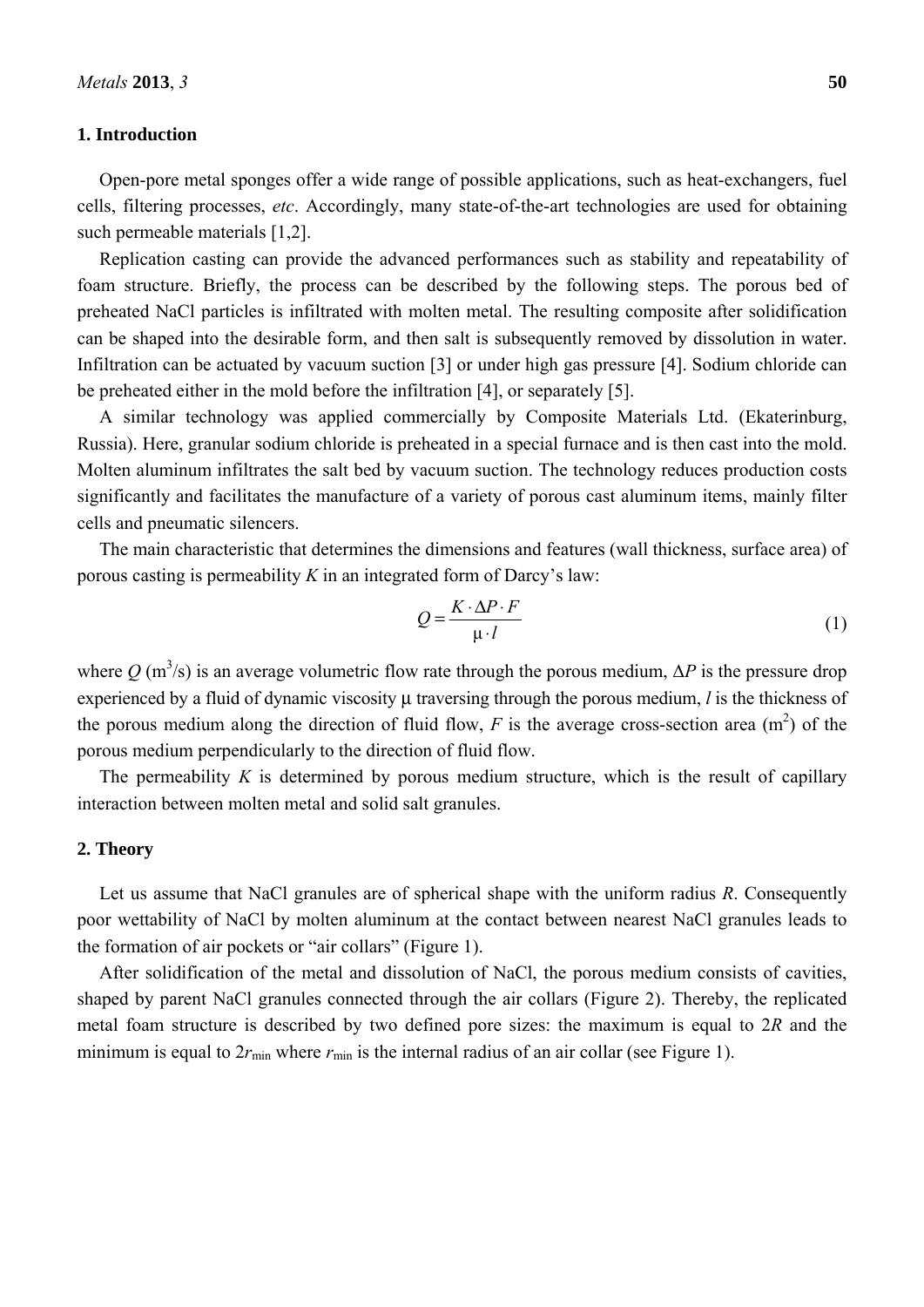

**Figure1.** Air collars formation due to infiltration of melted metal into the layer of NaCl granules.

**Figure 2.** Porous structure model.



The shape of the air collar is described by Laplace's Equation:

$$
\frac{P}{\sigma} = \frac{1}{r} + \frac{1}{r_{\min}}
$$
 (2)

where  $\sigma$  is the surface tension of the molten metal, *r* is the external radius of the air collar, *P* is the pressure on the surface of the air collar determined as a vector sum of external pressures:

$$
P = P_{at} - P_{ac} + \rho g h \tag{3}
$$

where  $P_{at}$  is the atmospheric pressure and  $P_{ac}$  is the pressure of air entrapped during melt filtration in the air collar, ρ is the melt density, *h* is the height of liquid column.

Since the radii of the air collar's curvatures are in mutually perpendicular planes, Laplace's Equation (2) can be rearranged to: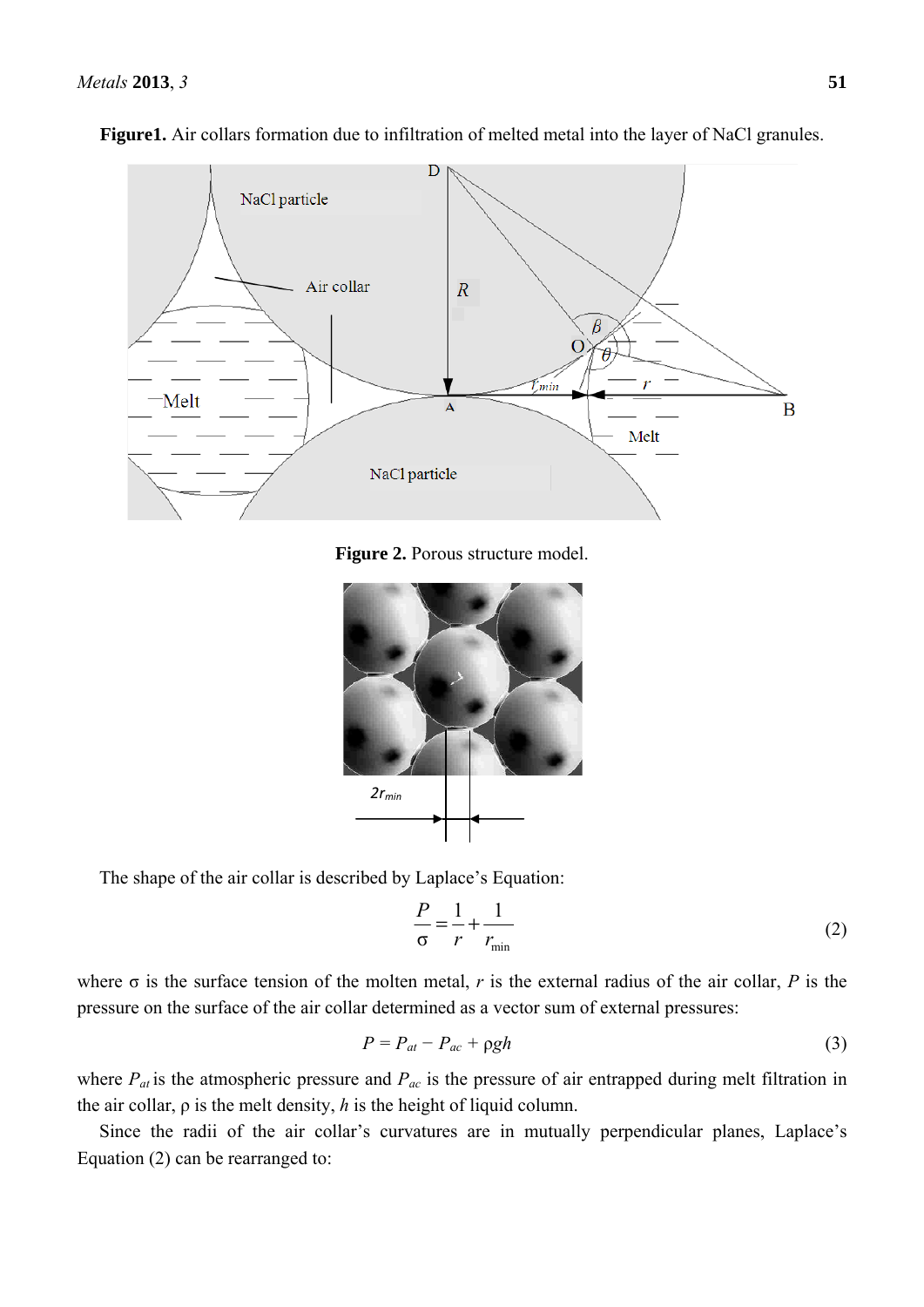$$
\frac{P}{\sigma} = \frac{1}{r} - \frac{1}{r_{\min}}\tag{4}
$$

The angle  $\beta$  (Figure 1) is equal to the wetting angle  $\theta$  that can be geometrically defined from Figure 1. We have found the length of the segment DB applying Pythagorean theorem to triangle АDB, and the cosine theorem to triangle DОB. Simple algebraic manipulations yield:

$$
r^2 + 2rr_{\min} = -2rR\cos\theta\tag{5}
$$

The simultaneous solution of Equations (4) and (5) gives the equation for the minimum pore radius of replicated aluminum foam:

$$
r_{\min} = \frac{-3\sigma + \sqrt{9\sigma^2 - 8\sigma RP\cos\theta}}{2P}
$$
 (6)

We used the model of thermal conductivity of a granular medium in vacuum [6] to predict the permeability of replicated foam. The model shows that the main resistance concentrates at contact spots between grains, which form the minimal pore in the structure of replicated foam. Thereby, the main assumption of the permeability model consists in concentration of flow resistance at circular aperture of radius  $r_{\text{min}}$  [5].

A similar "bottleneck" model was applied to derive the permeability of replicated aluminum foam in [4].

We can consider the pressure drop  $\Delta P_r$  at this aperture (presented as aperture in a thin plane) by the following expression:

$$
\Delta P_r = \frac{3q\mu}{r_{\min}^3} \tag{7}
$$

where  $q$  is the flow rate through one aperture of radius  $r_{\min}$ .

We can divide the porous media into slabs of thickness 2*R* along the average flow direction.

Because the air collar is located in the zone of contact between grains, the number of apertures of radius  $r_{\text{min}}$  for one grain defined as coordination number *N*, is described by Equation [7]:

$$
N = \frac{\Delta + 3 + \sqrt{\Delta^2 - 9\Delta + 10}}{2\Delta} \tag{8}
$$

where  $\Delta$  is the porosity of the NaCl bed. Due to the large ratio between maximum and minimum pore sizes, the porosity of replicated aluminum foam is close to  $(1 - \Delta)$ .

Each sphere is in contact with *N* adjoining spheres, so that the direction of each mutually perpendicular axis corresponds to *N*/3 contacts and each of the opposite directions along one axis corresponds to *N*/6 contacts. The physical meaning of this proposition consists in a numerical value of the flow rate vector  $|\vec{q}|$  through one aperture of radius  $r_{\text{min}}$  in one slab along the macroscopic flow direction:

$$
|\vec{q}| = q \frac{N}{6} \tag{9}
$$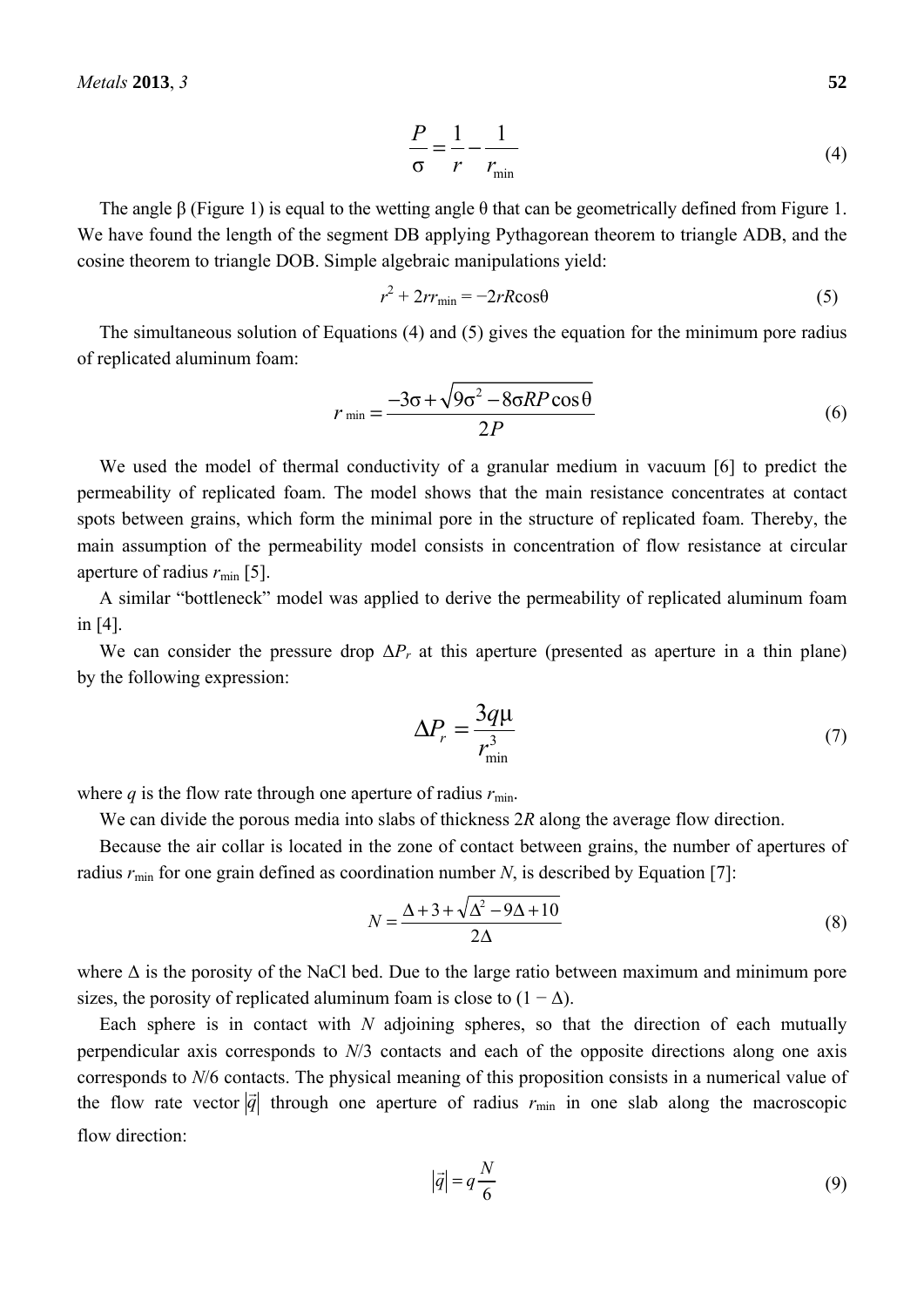The number of spheres contained in one slab is given by:

$$
n = \frac{3(1 - \Delta)F}{2\pi R^2} \tag{10}
$$

Let us suppose that isobars are corresponding with planes, perpendicular to the direction of filtration. Then the loss of pressure in each slab is  $\Delta P_n$ , and the flow rate through one slab is equal to the flow rate through the porous medium *Q.* Therefore, the flow rate through one slab is given by the joint solution of Equations (7), (9) and (10).

$$
Q = \frac{\Delta P_n r_{\min}^3 N F (1 - \Delta)}{12 \pi R^2 \mu} \tag{11}
$$

We assume a homogeneous distribution of the pressure loss along the flow direction. Then, we calculate the combined loss of pressure through a porous medium (contained *l*/2*R* slabs) as:

$$
\Delta P = \frac{\Delta P_n l}{2R} = \frac{6\pi Q \mu R l}{F(1-\Delta) N r_{\min}^3}
$$
(12)

The solution of Equations (1), (8) and (12) leads to the expression for permeability of replicated aluminum foam:

$$
K = \frac{(1 - \Delta)N \cdot r_{\text{min}}^3}{6\pi R}
$$
\n(13)

### **3. Experimental Procedures and Results**

Replicated aluminum foam was produced by the process described in Reference [3,5]. Pure sodium chloride of spherical shape was sieved to obtain the following fractions: 0.32–0.63 mm, 0.63–0.8 mm, 0.8–1.0 mm. Fraction 1.0–1.5 mm had a fragmental shape. Then sodium chloride was heated to 700 °C in an electric furnace and was poured into a metal mold of 80 mm diameter and 140 mm height, preheated to 500 °C. Molten metal (99.95% Al) was poured over the surface of the NaCl bed and then infiltrated with vacuum suction.

The porosity of NaCl bed varied from 50% up to 65% (in case of the compaction by vibration). The gauge DV8009-Kc of the membrane type with an error of 2.5% was used to estimate the pressure vacuum.

The resulting Al-NaCl composite with monolithic Al casting head was extracted from the mold after solidification. The total height of castings ranged from 120 to 140 mm with 20–40 mm metal head. In fact the height of metal head is irrelevant to the determination of the hydrostatic pressure. Samples of one inch diameter and 10 mm height were cut from the bottom part of the composite (10 mm from bottom surface). Sodium chloride was subsequently removed by dissolution in water. The hydrostatic pressure was determined individually for each casting. The contribution of the hydrostatic pressure is in the range of 2% to 14%.

The photomicrograph of the flat surface of replicated foam (Figure 3) was examined by SIAMS (System of Image Analysis and Modeling Structures, SIAMS Ltd., Ekaterinburg, Russia) based on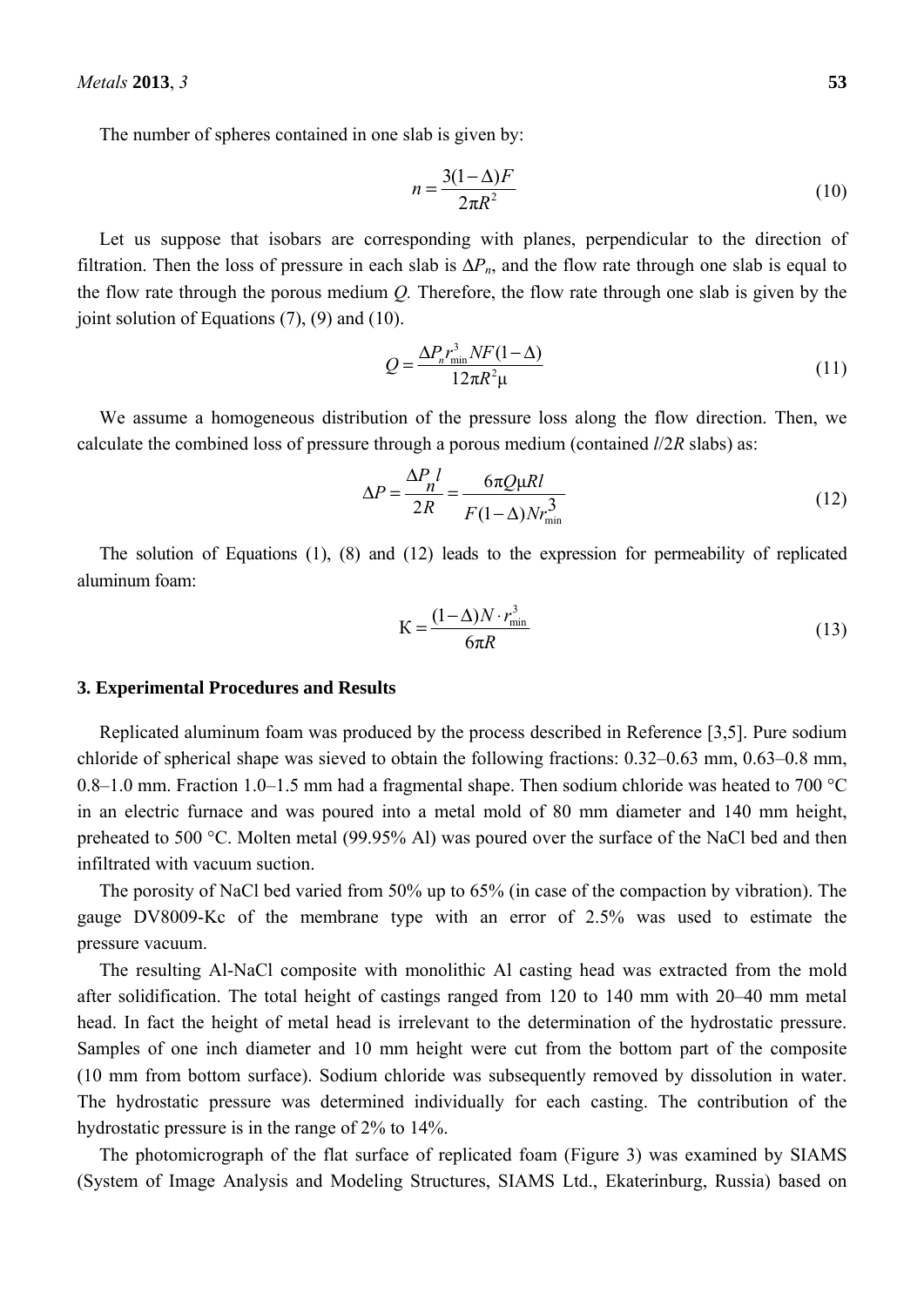SIMAGIS software for image analysis [8]. The error of pore's size determination in this case doesn't exceed 0.5% so it complicates the showing of error bars on the Figure 4.



**Figure 3.** Photomicrograph of flat surface of replicated foam.

**Figure 4.** Relation between aperture radius and NaCl particle size  $(P = 25 \text{ kPa})$ .



The aperture radius between the big pores corresponding to the radius of the air collar and the minimum pore radius of replicated aluminum foam was calculated using  $r_{\text{min}}$ = π *<sup>S</sup>* ,where *S* is the average area of 10 apertures in one sample.

Figure 4 shows the results of experimental  $r_{min}$  in comparison with theoretical calculations by Equation (5). Data of capillary interaction of molten aluminum alloys with inorganic salts are given in [9]. According to [9], the wetting angle  $\theta$  for system of NaCl and pure aluminum is equal to 140 degrees and the surface tension  $\sigma$  is 945 MJ/m<sup>2</sup>.

The set up for measuring the permeability of replicated aluminum foam is shown in Figure 5. The liquid (transformer oil of viscosity  $\mu_0$  from a standard measuring flask) flowed through the porous sample. The measured value of viscosity of the oil was  $0.0216 \text{ Pa}\cdot\text{s} \pm 2.5\%$  (at 20 °C). The height of the liquid column changed from  $h_2$  to  $h_1$  during filtration. Minimum filtration time was equal to 100 s at the highest value of permeability and was measured three times for each experimental condition.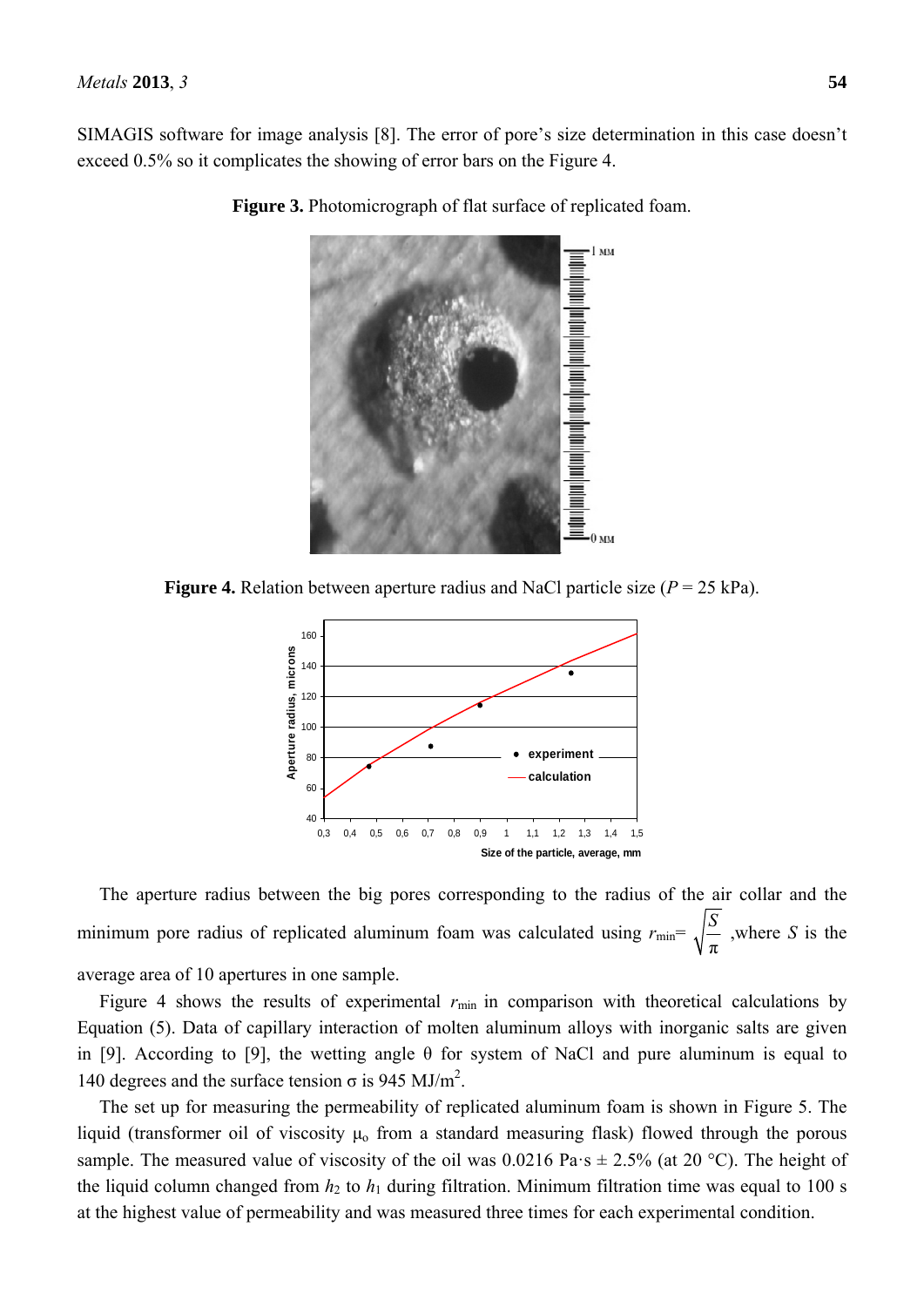

**Figure 5.** Set up for measuring the permeability of porous sample.

The reduction of the liquid column according to Darcy's law is given by the Equation (1) in the differential form:

$$
\frac{dh}{d\tau} = \frac{K\rho g h F}{\mu_o l F_o} \tag{14}
$$

where *h* is the height of the liquid column,  $\rho$  is the density of filtrated liquid,  $F_0$  is the sectional area of the measuring flask. After this, Equation (14) is integrated:

$$
K = \frac{F_o \cdot \mu_o \cdot l}{F \rho g \tau} \ln \frac{h_2}{h_1}
$$
 (15)

Figure 6 shows experimental results of *K* observation in comparison with theoretical calculations by Equation (13). The porosity of replicated aluminum foam  $(1 - \Delta)$  was about 60% in this case. Finally the micrograph of real foam is given in Figure 7. The total instrument's error did not exceed 3.5% in all experiments.

**Figure 6.** Permeability of replicated aluminum.

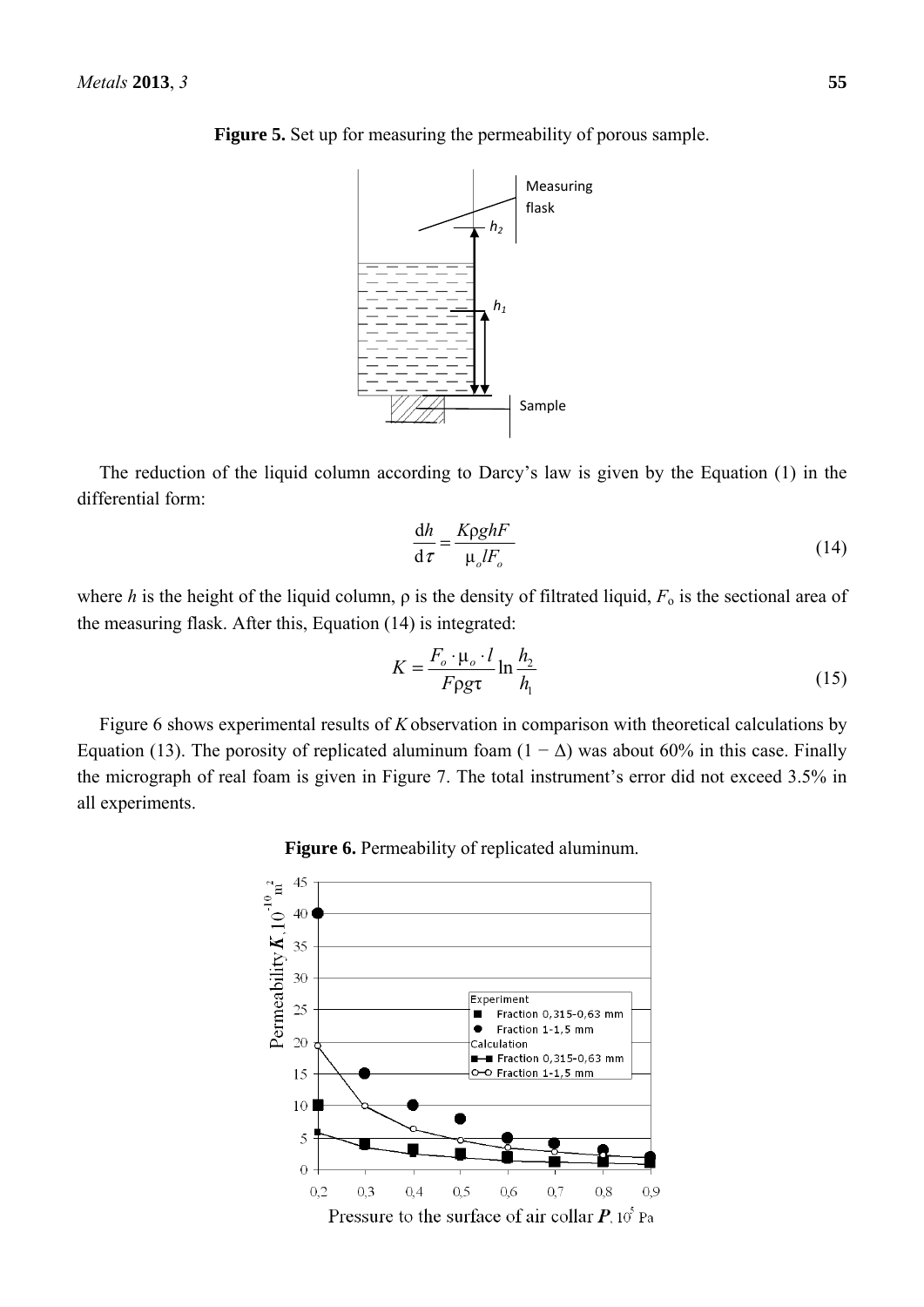### **Figure 7.** Micrograph of real foam samples.

### **4. Discussion**

Measured values of average minimum pore size are close to theoretically predicted ones, regardless of the particle shape. Because of their fragmental shape some particles are interconnected with sharp angle to flat, others with flat to flat angle. Subsequently, the minimum pore size varies over a wide range, but the average value is close to that calculated by Equation (6). Therefore, Equation (6) can be applied easily for the estimation of the minimum pore size of replicated aluminum foam. Equations (6) and (13) are consequently solved. Predictions of Equation (13) are in compliance with experiment (Figure 6), especially for the samples produced at higher pressure drop. We notice significant discrepancy between experimental data and results of theoretical calculations at low pressure drop. The explanation can be found in the impossibility to represent the pore of minimum radius as an aperture in a thin plate. In case of low pressure drop the proportion between minimum and maximum size of pores is more than one quarter, and the flow of liquid is close to the modified Cozeny-Carman formula that connects the permeability with the average capillary radius  $(K = f (R + r_{min})^2)$  [10]. Therefore, the permeability at low pressure drop differs from that calculated by Equation (13). Nevertheless, we use Equation (13) to design porous castings because they are usually produced for industrial applications at higher pressure drop.

The agreement with experiments is found to be very satisfying, especially due to the consecutive application of two models.

### **5. Conclusions**

A model describing the interaction between solid particles poorly wetted by molten metal with the associated formation of an "air collar" has been developed. The derived expression for the internal radius of the air collar that is equal to the minimum pore radius in replicated aluminum foam,  $r_{\min}$ presented in Equation (6), represents experimental data very well (Figure 4).

The expression for the permeability of replicated aluminum foam derived on the basis of the "bottleneck" model of a porous medium also agrees well with the experimental data. The expression can be applied successfully to design porous castings for filtering and noise reduction.